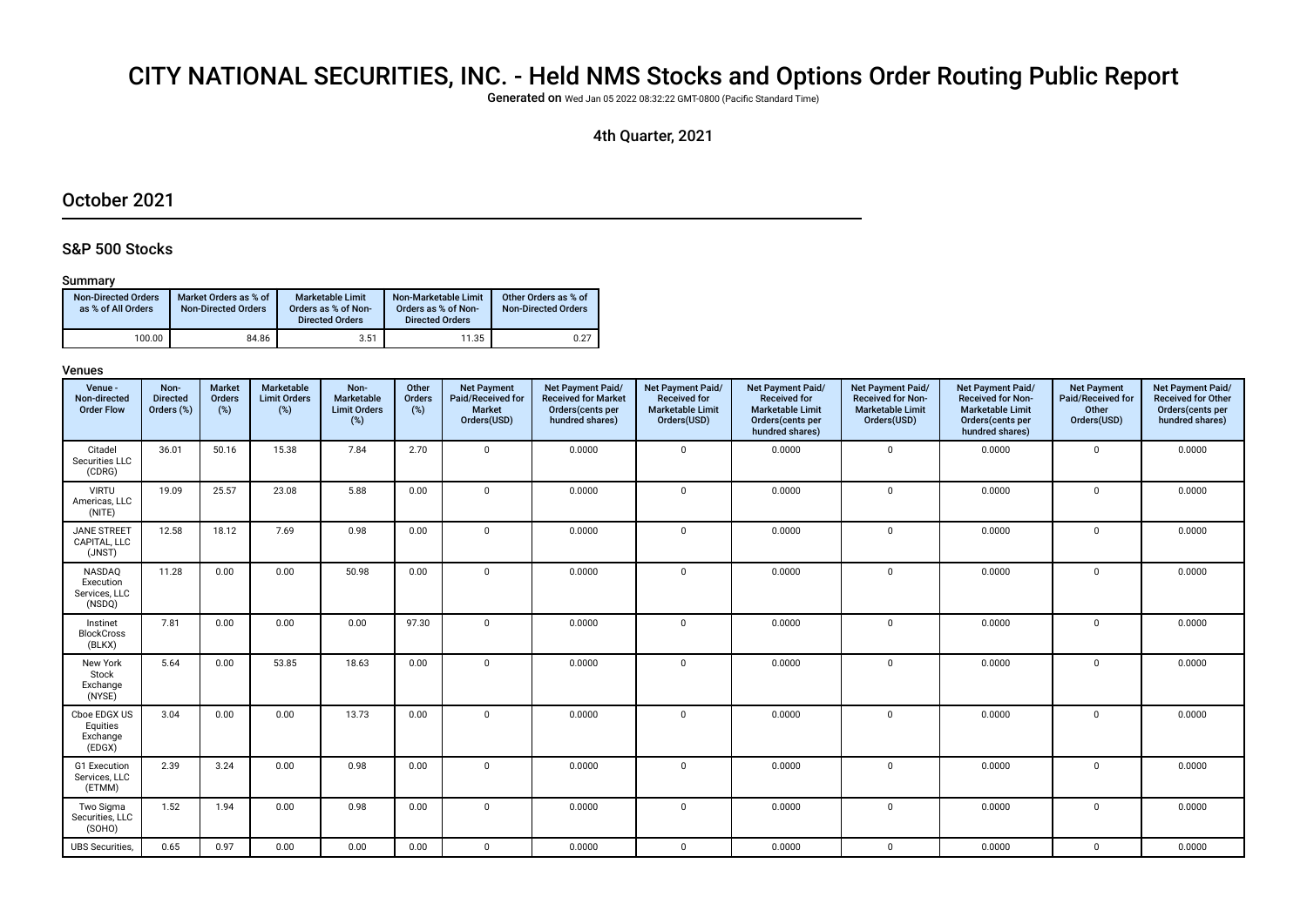| <b>Venue -</b><br>Non-directed<br><b>Order Flow</b> | Non-<br><b>Directed</b><br>Orders (%) | <b>Market</b><br><b>Orders</b><br>(%) | <b>Marketable</b><br><b>Limit Orders</b> | Non-<br>Marketable<br><b>Limit Orders</b> | Other<br>Orders<br>(%) | <b>Net Payment</b><br><b>Paid/Received for</b><br><b>Market</b><br>Orders(USD) | <b>Net Payment Paid/</b><br><b>Received for Market</b><br>Orders (cents per<br>hundred shares) | <b>Net Payment Paid/</b><br><b>Received for</b><br><b>Marketable Limit</b><br>Orders(USD) | <b>Net Payment Paid/</b><br><b>Received for</b><br><b>Marketable Limit</b><br>Orders (cents per<br>hundred shares) | <b>Net Payment Paid/</b><br><b>Received for Non-</b><br><b>Marketable Limit</b><br>Orders(USD) | <b>Net Payment Paid/</b><br><b>Received for Non-</b><br><b>Marketable Limit</b><br>Orders (cents per<br>hundred shares) | Net Payment<br>Paid/Received for<br>Other<br>Orders(USD) | <b>Net Payment Paid/</b><br><b>Received for Other</b><br>Orders(cents per<br>hundred shares) |
|-----------------------------------------------------|---------------------------------------|---------------------------------------|------------------------------------------|-------------------------------------------|------------------------|--------------------------------------------------------------------------------|------------------------------------------------------------------------------------------------|-------------------------------------------------------------------------------------------|--------------------------------------------------------------------------------------------------------------------|------------------------------------------------------------------------------------------------|-------------------------------------------------------------------------------------------------------------------------|----------------------------------------------------------|----------------------------------------------------------------------------------------------|
| LLC (UBSS)                                          |                                       |                                       |                                          |                                           |                        |                                                                                |                                                                                                |                                                                                           |                                                                                                                    |                                                                                                |                                                                                                                         |                                                          |                                                                                              |

VIRTU Americas, LLC (NITE): N/A

JANE STREET CAPITAL, LLC (JNST):  $N/A$ 

NASDAQ Execution Services, LLC (NSDQ): N/A

Instinet BlockCross (BLKX): N/A

New York Stock Exchange (NYSE): N/A

Cboe EDGX US Equities Exchange (EDGX): N/A

G1 Execution Services, LLC (ETMM): N/A

Two Sigma Securities, LLC (SOHO): N/A

UBS Securities, LLC (UBSS): N/A

سامت سامت الما

# October 2021

## Non-S&P 500 Stocks

### Summary

| <b>Non-Directed Orders</b><br>as % of All Orders | Market Orders as % of<br><b>Non-Directed Orders</b> | Marketable Limit<br>Orders as % of Non-<br><b>Directed Orders</b> | Non-Marketable Limit<br>Orders as % of Non-<br><b>Directed Orders</b> | Other Orders as % of<br>Non-Directed Orders |
|--------------------------------------------------|-----------------------------------------------------|-------------------------------------------------------------------|-----------------------------------------------------------------------|---------------------------------------------|
| 100.00                                           | 85.05                                               | 3.95                                                              | 10.58                                                                 | 0.42                                        |

| <b>Venue -</b><br>Non-directed<br><b>Order Flow</b> | Non-<br><b>Directed</b><br>Orders (%) | <b>Market</b><br><b>Orders</b><br>(%) | <b>Marketable</b><br><b>Limit Orders</b><br>$(\%)$ | Non-<br>Marketable<br><b>Limit Orders</b><br>(%) | Other<br>Orders<br>(%) | <b>Net Payment</b><br>Paid/Received for<br><b>Market</b><br>Orders(USD) | <b>Net Payment Paid/</b><br><b>Received for Market</b><br>Orders (cents per<br>hundred shares) | <b>Net Payment Paid/</b><br><b>Received for</b><br><b>Marketable Limit</b><br>Orders(USD) | <b>Net Payment Paid/</b><br><b>Received for</b><br><b>Marketable Limit</b><br>Orders (cents per<br>hundred shares) | Net Payment Paid/<br><b>Received for Non-</b><br><b>Marketable Limit</b><br>Orders(USD) | Net Payment Paid/<br><b>Received for Non-</b><br><b>Marketable Limit</b><br>Orders (cents per<br>hundred shares) | <b>Net Payment</b><br>Paid/Received for<br>Other<br>Orders(USD) | <b>Net Payment Paid/</b><br><b>Received for Other</b><br>Orders(cents per<br>hundred shares) |
|-----------------------------------------------------|---------------------------------------|---------------------------------------|----------------------------------------------------|--------------------------------------------------|------------------------|-------------------------------------------------------------------------|------------------------------------------------------------------------------------------------|-------------------------------------------------------------------------------------------|--------------------------------------------------------------------------------------------------------------------|-----------------------------------------------------------------------------------------|------------------------------------------------------------------------------------------------------------------|-----------------------------------------------------------------|----------------------------------------------------------------------------------------------|
| Citadel<br>Securities LLC<br>(CDRG)                 | 33.55                                 | 49.17                                 | 57.14                                              | 1.40                                             | 2.02                   |                                                                         | 0.0000                                                                                         |                                                                                           | 0.0000                                                                                                             |                                                                                         | 0.0000                                                                                                           |                                                                 | 0.0000                                                                                       |
| <b>VIRTU</b>                                        | 19.85                                 | 29.67                                 | 17.86                                              | 1.40                                             | 1.01                   |                                                                         | 0.0000                                                                                         |                                                                                           | 0.0000                                                                                                             |                                                                                         | 0.0000                                                                                                           |                                                                 | 0.0000                                                                                       |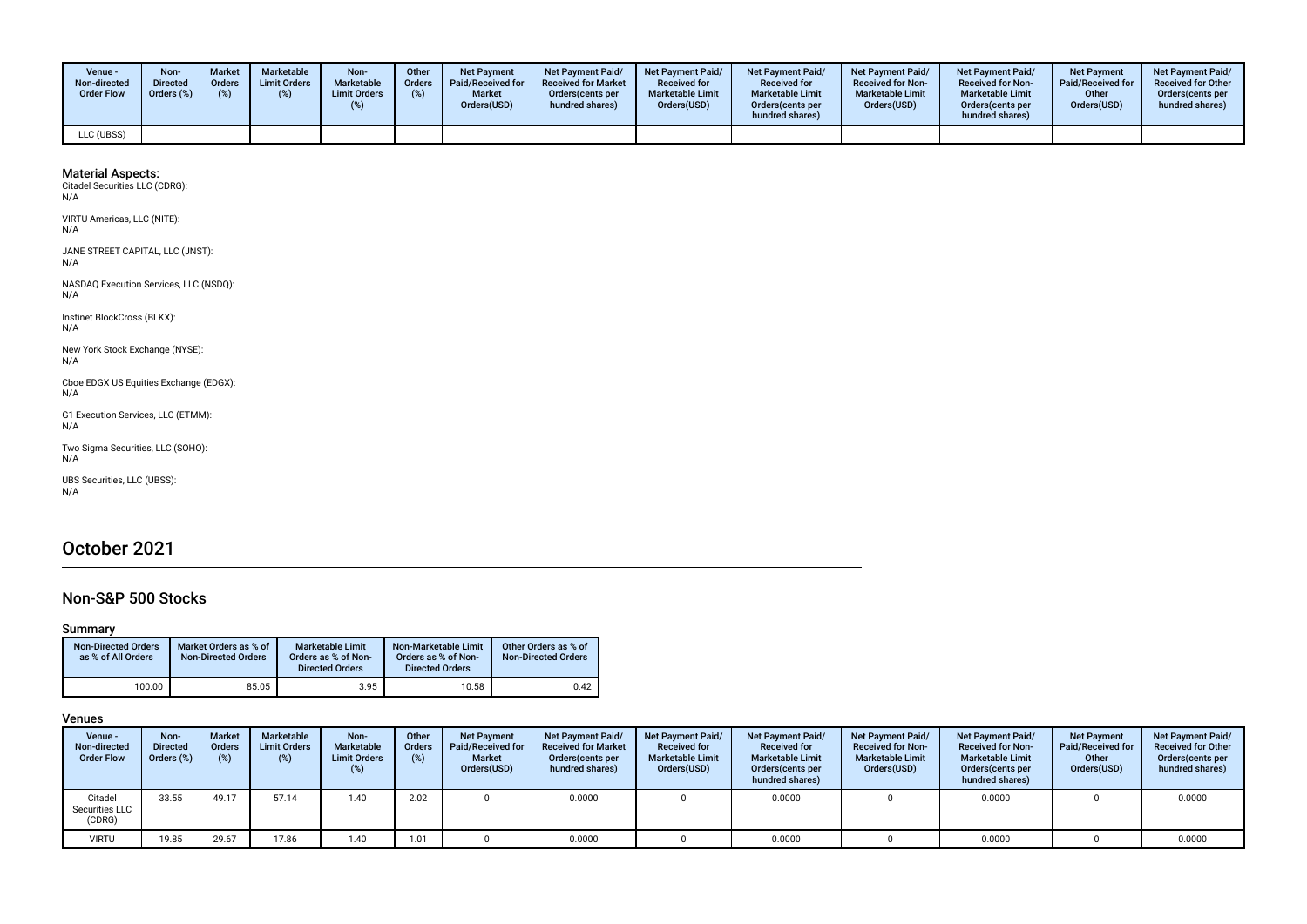| Venue -<br>Non-directed<br><b>Order Flow</b>   | Non-<br><b>Directed</b><br>Orders (%) | <b>Market</b><br>Orders<br>(%) | Marketable<br><b>Limit Orders</b><br>(%) | Non-<br>Marketable<br><b>Limit Orders</b><br>(%) | Other<br>Orders<br>(%) | <b>Net Payment</b><br>Paid/Received for<br><b>Market</b><br>Orders(USD) | Net Payment Paid/<br><b>Received for Market</b><br>Orders(cents per<br>hundred shares) | Net Payment Paid/<br>Received for<br><b>Marketable Limit</b><br>Orders(USD) | Net Payment Paid/<br><b>Received for</b><br><b>Marketable Limit</b><br>Orders(cents per<br>hundred shares) | Net Payment Paid/<br>Received for Non-<br><b>Marketable Limit</b><br>Orders(USD) | Net Payment Paid/<br><b>Received for Non-</b><br><b>Marketable Limit</b><br>Orders(cents per<br>hundred shares) | <b>Net Payment</b><br>Paid/Received for<br>Other<br>Orders(USD) | Net Payment Paid/<br>Received for Other<br>Orders(cents per<br>hundred shares) |
|------------------------------------------------|---------------------------------------|--------------------------------|------------------------------------------|--------------------------------------------------|------------------------|-------------------------------------------------------------------------|----------------------------------------------------------------------------------------|-----------------------------------------------------------------------------|------------------------------------------------------------------------------------------------------------|----------------------------------------------------------------------------------|-----------------------------------------------------------------------------------------------------------------|-----------------------------------------------------------------|--------------------------------------------------------------------------------|
| Americas, LLC<br>(NITE)                        |                                       |                                |                                          |                                                  |                        |                                                                         |                                                                                        |                                                                             |                                                                                                            |                                                                                  |                                                                                                                 |                                                                 |                                                                                |
| <b>NYSE Arca</b><br>(ARCA)                     | 11.78                                 | 0.00                           | 3.57                                     | 51.16                                            | 0.00                   | $\mathbf{0}$                                                            | 0.0000                                                                                 | $\mathbf 0$                                                                 | 0.0000                                                                                                     | $\mathbf 0$                                                                      | 0.0000                                                                                                          | $\mathsf 0$                                                     | 0.0000                                                                         |
| <b>JANE STREET</b><br>CAPITAL, LLC<br>(JNST)   | 11.25                                 | 17.17                          | 7.14                                     | 0.47                                             | 0.00                   | $\Omega$                                                                | 0.0000                                                                                 | $\Omega$                                                                    | 0.0000                                                                                                     | $\mathbf 0$                                                                      | 0.0000                                                                                                          | $\Omega$                                                        | 0.0000                                                                         |
| Instinet<br><b>BlockCross</b><br>(BLKX)        | 10.19                                 | 0.00                           | 0.00                                     | 0.00                                             | 96.97                  | $\mathbf 0$                                                             | 0.0000                                                                                 | $\mathbf{0}$                                                                | 0.0000                                                                                                     | $\mathbf 0$                                                                      | 0.0000                                                                                                          | $\mathbf 0$                                                     | 0.0000                                                                         |
| Cboe EDGX US<br>Equities<br>Exchange<br>(EDGX) | 5.10                                  | 0.00                           | 0.00                                     | 22.33                                            | 0.00                   | $\mathbf 0$                                                             | 0.0000                                                                                 | $\mathbf 0$                                                                 | 0.0000                                                                                                     | $\mathbf 0$                                                                      | 0.0000                                                                                                          | $\mathbf{0}$                                                    | 0.0000                                                                         |
| NASDAQ<br>Execution<br>Services, LLC<br>(NSDQ) | 4.56                                  | 0.00                           | 0.00                                     | 20.00                                            | 0.00                   | $\Omega$                                                                | 0.0000                                                                                 | $\mathbf{0}$                                                                | 0.0000                                                                                                     | $\mathbf 0$                                                                      | 0.0000                                                                                                          | $\mathbf 0$                                                     | 0.0000                                                                         |
| Two Sigma<br>Securities, LLC<br>(SOHO)         | 1.38                                  | 2.17                           | 0.00                                     | 0.00                                             | 0.00                   | $\Omega$                                                                | 0.0000                                                                                 | $\Omega$                                                                    | 0.0000                                                                                                     | $\mathbf 0$                                                                      | 0.0000                                                                                                          | 0                                                               | 0.0000                                                                         |
| G1 Execution<br>Services, LLC<br>(ETMM)        | 1.06                                  | 1.33                           | 7.14                                     | 0.00                                             | 0.00                   | $\Omega$                                                                | 0.0000                                                                                 | $\Omega$                                                                    | 0.0000                                                                                                     | $\Omega$                                                                         | 0.0000                                                                                                          | $\Omega$                                                        | 0.0000                                                                         |
| New York<br>Stock<br>Exchange<br>(NYSE)        | 0.74                                  | 0.00                           | 0.00                                     | 3.26                                             | 0.00                   | $\mathbf{0}$                                                            | 0.0000                                                                                 | $\mathbf 0$                                                                 | 0.0000                                                                                                     | $\mathbf 0$                                                                      | 0.0000                                                                                                          | $\mathbf{0}$                                                    | 0.0000                                                                         |

VIRTU Americas, LLC (NITE): N/A

NYSE Arca (ARCA): N/A

JANE STREET CAPITAL, LLC (JNST): N/A

Instinet BlockCross (BLKX): N/A

Cboe EDGX US Equities Exchange (EDGX): N/A

NASDAQ Execution Services, LLC (NSDQ):  $N/A$ 

Two Sigma Securities, LLC (SOHO): N/A

G1 Execution Services, LLC (ETMM): N/A

New York Stock Exchange (NYSE): N/A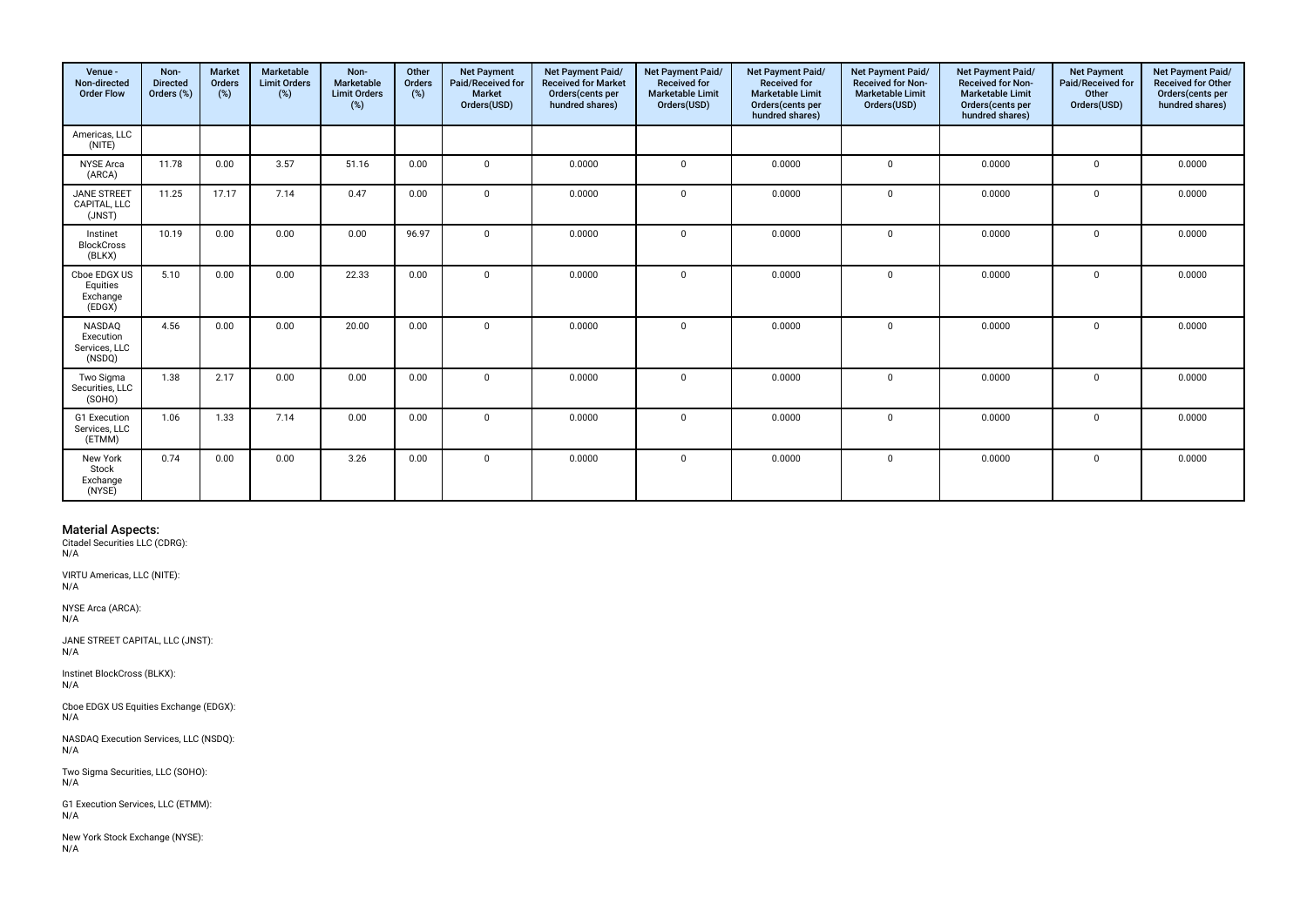# October 2021

 $\overline{\phantom{a}}$ 

 $\overline{\phantom{0}}$  $\sim$ 

## **Options**

 $\overline{\phantom{a}}$ 

## Summary

| <b>Non-Directed Orders</b><br>as % of All Orders | Market Orders as % of<br><b>Non-Directed Orders</b> | <b>Marketable Limit</b><br>Orders as % of Non-<br><b>Directed Orders</b> | Non-Marketable Limit<br>Orders as % of Non-<br><b>Directed Orders</b> | Other Orders as % of<br><b>Non-Directed Orders</b> |
|--------------------------------------------------|-----------------------------------------------------|--------------------------------------------------------------------------|-----------------------------------------------------------------------|----------------------------------------------------|
| 100.00                                           | 14.57                                               | 1.01                                                                     | 79.40                                                                 | 5.03                                               |

### Venues

| Venue -<br>Non-directed<br><b>Order Flow</b>     | Non-<br><b>Directed</b><br>Orders (%) | <b>Market</b><br>Orders<br>(%) | Marketable<br><b>Limit Orders</b><br>(%) | Non-<br>Marketable<br><b>Limit Orders</b><br>(%) | Other<br>Orders<br>$(\%)$ | <b>Net Payment</b><br>Paid/Received for<br><b>Market</b><br>Orders(USD) | Net Payment Paid/<br><b>Received for Market</b><br>Orders(cents per<br>hundred shares) | Net Payment Paid/<br><b>Received for</b><br><b>Marketable Limit</b><br>Orders(USD) | Net Payment Paid/<br><b>Received for</b><br><b>Marketable Limit</b><br>Orders (cents per<br>hundred shares) | Net Payment Paid/<br><b>Received for Non-</b><br><b>Marketable Limit</b><br>Orders(USD) | Net Payment Paid/<br><b>Received for Non-</b><br><b>Marketable Limit</b><br>Orders (cents per<br>hundred shares) | <b>Net Payment</b><br>Paid/Received<br>for Other<br>Orders(USD) | Net Payment Paid/<br><b>Received for Other</b><br>Orders(cents per<br>hundred shares) |
|--------------------------------------------------|---------------------------------------|--------------------------------|------------------------------------------|--------------------------------------------------|---------------------------|-------------------------------------------------------------------------|----------------------------------------------------------------------------------------|------------------------------------------------------------------------------------|-------------------------------------------------------------------------------------------------------------|-----------------------------------------------------------------------------------------|------------------------------------------------------------------------------------------------------------------|-----------------------------------------------------------------|---------------------------------------------------------------------------------------|
| <b>Citadel Securities</b><br>LLC (CDRG)          | 45.65                                 | 62.07                          | 33.33                                    | 45.74                                            | 0.00                      | $\Omega$                                                                | 0.0000                                                                                 | $\Omega$                                                                           | 0.0000                                                                                                      | $\Omega$                                                                                | 0.0000                                                                                                           | $\Omega$                                                        | 0.0000                                                                                |
| Wolverine<br>Execution<br>Services LLC<br>(WEXX) | 22.61                                 | 0.00                           | 33.33                                    | 27.13                                            | 0.00                      | $\Omega$                                                                | 0.0000                                                                                 |                                                                                    | 0.0000                                                                                                      | $\Omega$                                                                                | 0.0000                                                                                                           | 0                                                               | 0.0000                                                                                |
| Susquehanna<br>Capital Group<br>(SUSQ)           | 13.91                                 | 20.69                          | 33.33                                    | 13.30                                            | 0.00                      | $\Omega$                                                                | 0.0000                                                                                 | $\Omega$                                                                           | 0.0000                                                                                                      | 0                                                                                       | 0.0000                                                                                                           | $\mathbf{0}$                                                    | 0.0000                                                                                |
| Dash Financial<br>Technologies<br>LLC (DASH)     | 8.26                                  | 6.90                           | 0.00                                     | 9.04                                             | 0.00                      | $\Omega$                                                                | 0.0000                                                                                 | $\Omega$                                                                           | 0.0000                                                                                                      | $\Omega$                                                                                | 0.0000                                                                                                           | $\Omega$                                                        | 0.0000                                                                                |
| Morgan Stanley<br>& Company LLC<br>(MSCO)        | 5.22                                  | 10.34                          | 0.00                                     | 4.79                                             | 0.00                      | $\Omega$                                                                | 0.0000                                                                                 | $\Omega$                                                                           | 0.0000                                                                                                      | $\Omega$                                                                                | 0.0000                                                                                                           | $\Omega$                                                        | 0.0000                                                                                |
| Interactive<br><b>Brokers LLC</b><br>(IBKR)      | 4.35                                  | 0.00                           | 0.00                                     | 0.00                                             | 100.00                    | $\Omega$                                                                | 0.0000                                                                                 |                                                                                    | 0.0000                                                                                                      | 0                                                                                       | 0.0000                                                                                                           | $\Omega$                                                        | 0.0000                                                                                |

 $\equiv$  $\overline{\phantom{0}}$  $\overline{\phantom{a}}$  $\equiv$   $\overline{\phantom{a}}$ 

 $\overline{\phantom{0}}$  $\equiv$ 

 $- - - - - - -$ 

Material Aspects: Citadel Securities LLC (CDRG): N/A

Wolverine Execution Services LLC (WEXX): N/A

Susquehanna Capital Group (SUSQ): N/A

Dash Financial Technologies LLC (DASH): N/A

Morgan Stanley & Company LLC (MSCO): N/A

Interactive Brokers LLC (IBKR):  $N/A$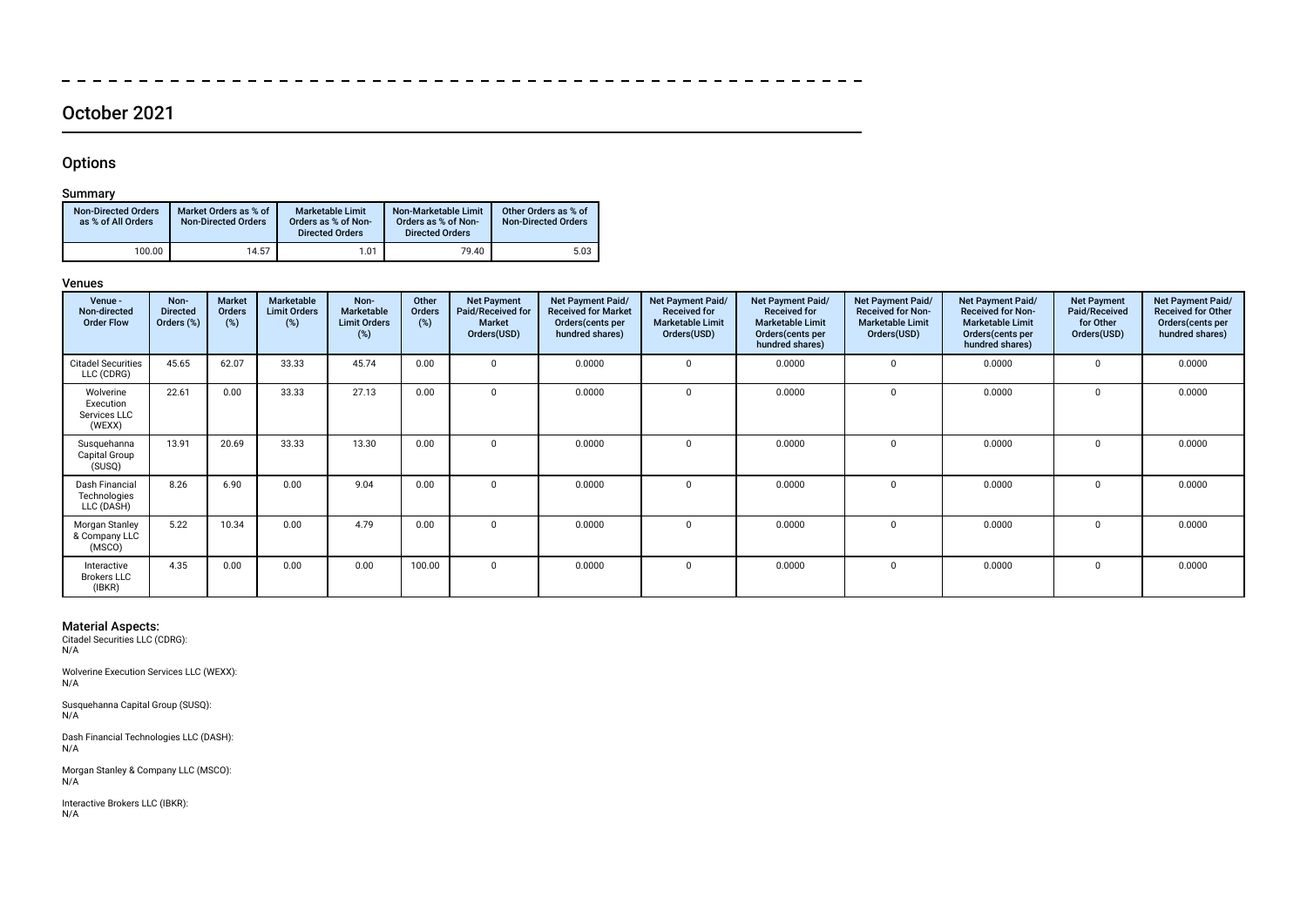# November 2021

## S&P 500 Stocks

## Summary

| <b>Non-Directed Orders</b><br>as % of All Orders | Market Orders as % of<br><b>Non-Directed Orders</b> | <b>Marketable Limit</b><br>Orders as % of Non-<br><b>Directed Orders</b> | Non-Marketable Limit<br>Orders as % of Non-<br><b>Directed Orders</b> | Other Orders as % of<br><b>Non-Directed Orders</b> |
|--------------------------------------------------|-----------------------------------------------------|--------------------------------------------------------------------------|-----------------------------------------------------------------------|----------------------------------------------------|
| 100.00                                           | 86.97                                               | 1.28                                                                     | 11.75                                                                 | 0.00                                               |

### Venues

| Venue -<br>Non-directed<br><b>Order Flow</b>   | Non-<br><b>Directed</b><br>Orders (%) | <b>Market</b><br>Orders<br>(%) | Marketable<br><b>Limit Orders</b><br>$(\%)$ | Non-<br>Marketable<br><b>Limit Orders</b><br>$(\%)$ | Other<br>Orders<br>$(\%)$ | <b>Net Payment</b><br>Paid/Received for<br>Market<br>Orders(USD) | Net Payment Paid/<br><b>Received for Market</b><br>Orders(cents per<br>hundred shares) | Net Payment Paid/<br>Received for<br><b>Marketable Limit</b><br>Orders(USD) | Net Payment Paid/<br>Received for<br><b>Marketable Limit</b><br>Orders(cents per<br>hundred shares) | Net Payment Paid/<br><b>Received for Non-</b><br><b>Marketable Limit</b><br>Orders(USD) | Net Payment Paid/<br><b>Received for Non-</b><br><b>Marketable Limit</b><br>Orders(cents per<br>hundred shares) | <b>Net Payment</b><br>Paid/Received for<br>Other<br>Orders(USD) | Net Payment Paid/<br>Received for Other<br>Orders(cents per<br>hundred shares) |
|------------------------------------------------|---------------------------------------|--------------------------------|---------------------------------------------|-----------------------------------------------------|---------------------------|------------------------------------------------------------------|----------------------------------------------------------------------------------------|-----------------------------------------------------------------------------|-----------------------------------------------------------------------------------------------------|-----------------------------------------------------------------------------------------|-----------------------------------------------------------------------------------------------------------------|-----------------------------------------------------------------|--------------------------------------------------------------------------------|
| Citadel<br>Securities LLC<br>(CDRG)            | 42.48                                 | 55.42                          | 0.00                                        | 0.91                                                | 0.00                      | $\Omega$                                                         | 0.0000                                                                                 | $\mathbf 0$                                                                 | 0.0000                                                                                              | $\mathbf 0$                                                                             | 0.0000                                                                                                          | $\mathbf{0}$                                                    | 0.0000                                                                         |
| <b>VIRTU</b><br>Americas, LLC<br>(NITE)        | 17.29                                 | 21.43                          | 50.00                                       | 1.82                                                | 0.00                      | $\mathbf 0$                                                      | 0.0000                                                                                 | $\mathbf 0$                                                                 | 0.0000                                                                                              | $\mathbf 0$                                                                             | 0.0000                                                                                                          | $\mathbf 0$                                                     | 0.0000                                                                         |
| <b>JANE STREET</b><br>CAPITAL, LLC<br>(JNST)   | 13.53                                 | 17.00                          | 33.33                                       | 0.91                                                | 0.00                      | $\mathbf{0}$                                                     | 0.0000                                                                                 | $\mathbf{0}$                                                                | 0.0000                                                                                              | $\mathbf{0}$                                                                            | 0.0000                                                                                                          | $\mathbf{0}$                                                    | 0.0000                                                                         |
| New York<br>Stock<br>Exchange<br>(NYSE)        | 7.71                                  | 0.00                           | 0.00                                        | 37.27                                               | 0.00                      | $\mathbf 0$                                                      | 0.0000                                                                                 | $\mathbf 0$                                                                 | 0.0000                                                                                              | $\mathbf{0}$                                                                            | 0.0000                                                                                                          | $\mathbf{0}$                                                    | 0.0000                                                                         |
| NASDAQ<br>Execution<br>Services, LLC<br>(NSDQ) | 6.20                                  | 0.00                           | 0.00                                        | 30.00                                               | 0.00                      | $\Omega$                                                         | 0.0000                                                                                 | $\mathbf 0$                                                                 | 0.0000                                                                                              | $\mathbf 0$                                                                             | 0.0000                                                                                                          | $\mathsf{O}$                                                    | 0.0000                                                                         |
| Cboe EDGX US<br>Equities<br>Exchange<br>(EDGX) | 5.83                                  | 0.00                           | 0.00                                        | 28.18                                               | 0.00                      | $\Omega$                                                         | 0.0000                                                                                 | $\mathbf{0}$                                                                | 0.0000                                                                                              | $\mathbf 0$                                                                             | 0.0000                                                                                                          | $\mathbf 0$                                                     | 0.0000                                                                         |
| Instinet<br><b>BlockCross</b><br>(BLKX)        | 1.88                                  | 0.00                           | 0.00                                        | 0.00                                                | 100.00                    | $\Omega$                                                         | 0.0000                                                                                 | $\mathbf 0$                                                                 | 0.0000                                                                                              | $\mathbf 0$                                                                             | 0.0000                                                                                                          | $\mathbf 0$                                                     | 0.0000                                                                         |
| G1 Execution<br>Services, LLC<br>(ETMM)        | 1.88                                  | 2.46                           | 0.00                                        | 0.00                                                | 0.00                      | $\Omega$                                                         | 0.0000                                                                                 | $\mathbf 0$                                                                 | 0.0000                                                                                              | $\mathbf{0}$                                                                            | 0.0000                                                                                                          | $\mathbf 0$                                                     | 0.0000                                                                         |
| Two Sigma<br>Securities, LLC<br>(SOHO)         | 1.88                                  | 2.22                           | 0.00                                        | 0.91                                                | 0.00                      | $\Omega$                                                         | 0.0000                                                                                 | $\mathbf{0}$                                                                | 0.0000                                                                                              | $\mathbf{0}$                                                                            | 0.0000                                                                                                          | $\mathbf 0$                                                     | 0.0000                                                                         |
| <b>UBS</b> Securities,<br>LLC (UBSS)           | 1.32                                  | 1.48                           | 16.67                                       | 0.00                                                | 0.00                      | $\mathbf 0$                                                      | 0.0000                                                                                 | 0                                                                           | 0.0000                                                                                              | $\mathbf 0$                                                                             | 0.0000                                                                                                          | 0                                                               | 0.0000                                                                         |

Material Aspects: Citadel Securities LLC (CDRG): N/A

VIRTU Americas, LLC (NITE): N/A

JANE STREET CAPITAL, LLC (JNST):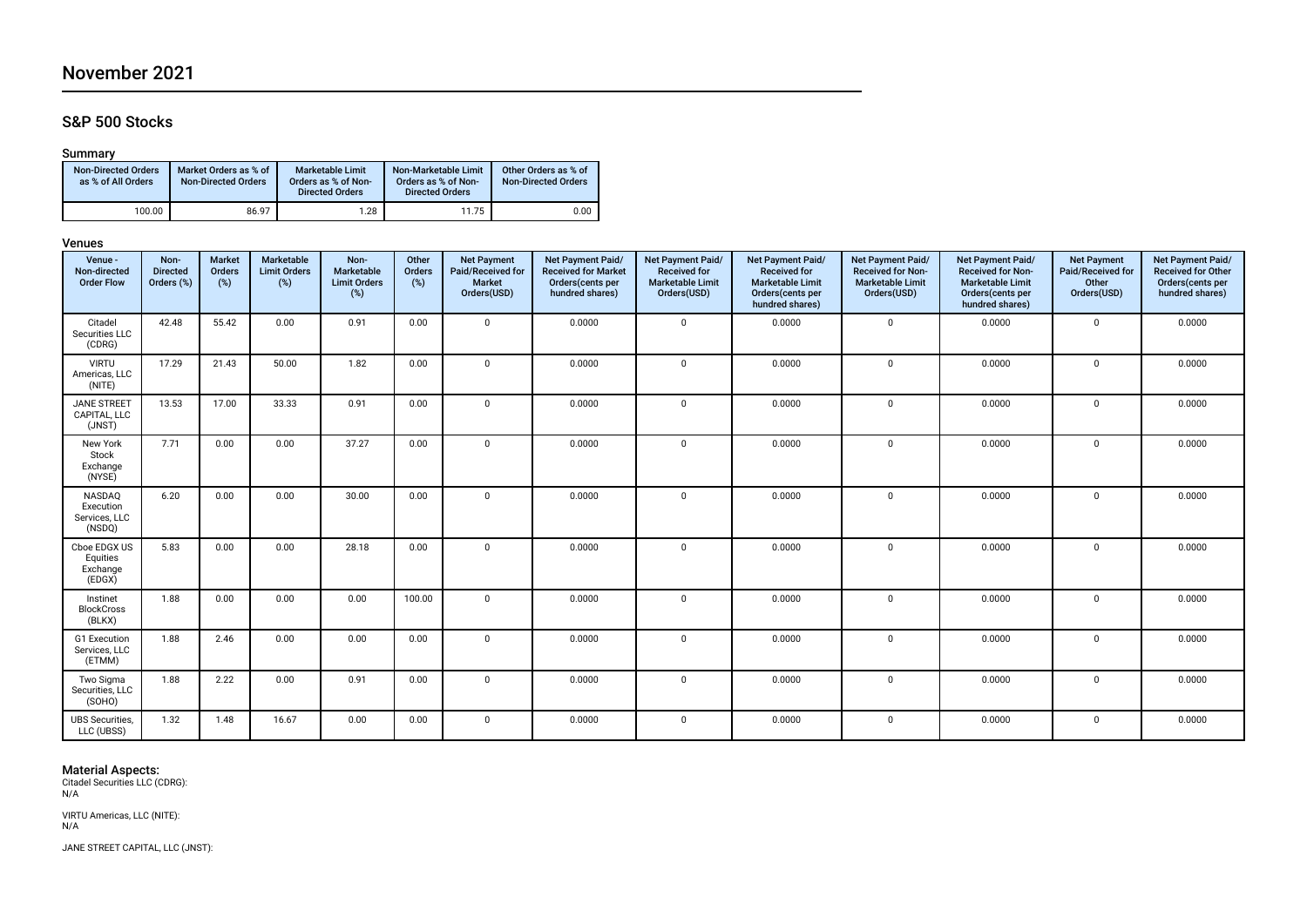| N/A                                           |  |  |
|-----------------------------------------------|--|--|
| New York Stock Exchange (NYSE):<br>N/A        |  |  |
| NASDAQ Execution Services, LLC (NSDQ):<br>N/A |  |  |
| Cboe EDGX US Equities Exchange (EDGX):<br>N/A |  |  |
| Instinet BlockCross (BLKX):<br>N/A            |  |  |
| G1 Execution Services, LLC (ETMM):<br>N/A     |  |  |
| Two Sigma Securities, LLC (SOHO):<br>N/A      |  |  |
| UBS Securities, LLC (UBSS):<br>N/A            |  |  |
|                                               |  |  |

# November 2021

## Non-S&P 500 Stocks

## Summary

| <b>Non-Directed Orders</b><br>as % of All Orders | Market Orders as % of<br><b>Non-Directed Orders</b> | <b>Marketable Limit</b><br>Orders as % of Non-<br><b>Directed Orders</b> | Non-Marketable Limit<br>Orders as % of Non-<br><b>Directed Orders</b> | Other Orders as % of<br><b>Non-Directed Orders</b> |
|--------------------------------------------------|-----------------------------------------------------|--------------------------------------------------------------------------|-----------------------------------------------------------------------|----------------------------------------------------|
| 100.00                                           | 84.12                                               | 3.99                                                                     | 11.34                                                                 | 0.54                                               |

| Venue -<br>Non-directed<br><b>Order Flow</b>   | Non-<br><b>Directed</b><br>Orders (%) | <b>Market</b><br>Orders<br>(%) | Marketable<br><b>Limit Orders</b><br>(%) | Non-<br>Marketable<br><b>Limit Orders</b><br>(%) | Other<br>Orders<br>(%) | <b>Net Payment</b><br>Paid/Received for<br><b>Market</b><br>Orders(USD) | <b>Net Payment Paid/</b><br><b>Received for Market</b><br>Orders (cents per<br>hundred shares) | Net Payment Paid/<br><b>Received for</b><br><b>Marketable Limit</b><br>Orders(USD) | <b>Net Payment Paid/</b><br><b>Received for</b><br><b>Marketable Limit</b><br>Orders(cents per<br>hundred shares) | <b>Net Payment Paid/</b><br><b>Received for Non-</b><br><b>Marketable Limit</b><br>Orders(USD) | Net Payment Paid/<br><b>Received for Non-</b><br><b>Marketable Limit</b><br>Orders(cents per<br>hundred shares) | <b>Net Payment</b><br>Paid/Received for<br>Other<br>Orders(USD) | Net Payment Paid/<br><b>Received for Other</b><br>Orders(cents per<br>hundred shares) |
|------------------------------------------------|---------------------------------------|--------------------------------|------------------------------------------|--------------------------------------------------|------------------------|-------------------------------------------------------------------------|------------------------------------------------------------------------------------------------|------------------------------------------------------------------------------------|-------------------------------------------------------------------------------------------------------------------|------------------------------------------------------------------------------------------------|-----------------------------------------------------------------------------------------------------------------|-----------------------------------------------------------------|---------------------------------------------------------------------------------------|
| Citadel<br>Securities LLC<br>(CDRG)            | 28.09                                 | 48.57                          | 46.00                                    | 1.89                                             | 1.86                   | $\Omega$                                                                | 0.0000                                                                                         |                                                                                    | 0.0000                                                                                                            | $\mathbf 0$                                                                                    | 0.0000                                                                                                          | $\Omega$                                                        | 0.0000                                                                                |
| Instinet<br><b>BlockCross</b><br>(BLKX)        | 15.43                                 | 0.00                           | 0.00                                     | 0.00                                             | 97.77                  | $\Omega$                                                                | 0.0000                                                                                         |                                                                                    | 0.0000                                                                                                            | 0                                                                                              | 0.0000                                                                                                          | 0                                                               | 0.0000                                                                                |
| <b>VIRTU</b><br>Americas, LLC<br>(NITE)        | 14.31                                 | 25.93                          | 10.00                                    | 0.42                                             | 0.37                   | $\Omega$                                                                | 0.0000                                                                                         | $\Omega$                                                                           | 0.0000                                                                                                            | $\mathbf 0$                                                                                    | 0.0000                                                                                                          | $\Omega$                                                        | 0.0000                                                                                |
| <b>JANE STREET</b><br>CAPITAL, LLC<br>(JNST)   | 9.74                                  | 16.92                          | 16.00                                    | 0.84                                             | 0.00                   | $\Omega$                                                                | 0.0000                                                                                         |                                                                                    | 0.0000                                                                                                            | $\Omega$                                                                                       | 0.0000                                                                                                          | $\Omega$                                                        | 0.0000                                                                                |
| NASDAQ<br>Execution<br>Services, LLC<br>(NSDQ) | 8.80                                  | 0.00                           | 0.00                                     | 31.51                                            | 0.00                   | $\Omega$                                                                | 0.0000                                                                                         |                                                                                    | 0.0000                                                                                                            | 0                                                                                              | 0.0000                                                                                                          | 0                                                               | 0.0000                                                                                |
| <b>NYSE Arca</b><br>(ARCA)                     | 7.04                                  | 0.00                           | 4.00                                     | 24.79                                            | 0.00                   | $^{\circ}$                                                              | 0.0000                                                                                         |                                                                                    | 0.0000                                                                                                            | 0                                                                                              | 0.0000                                                                                                          | 0                                                               | 0.0000                                                                                |
| New York                                       | 6.33                                  | 0.00                           | 22.00                                    | 20.38                                            | 0.00                   | $\Omega$                                                                | 0.0000                                                                                         | 0                                                                                  | 0.0000                                                                                                            | $^{\circ}$                                                                                     | 0.0000                                                                                                          | 0                                                               | 0.0000                                                                                |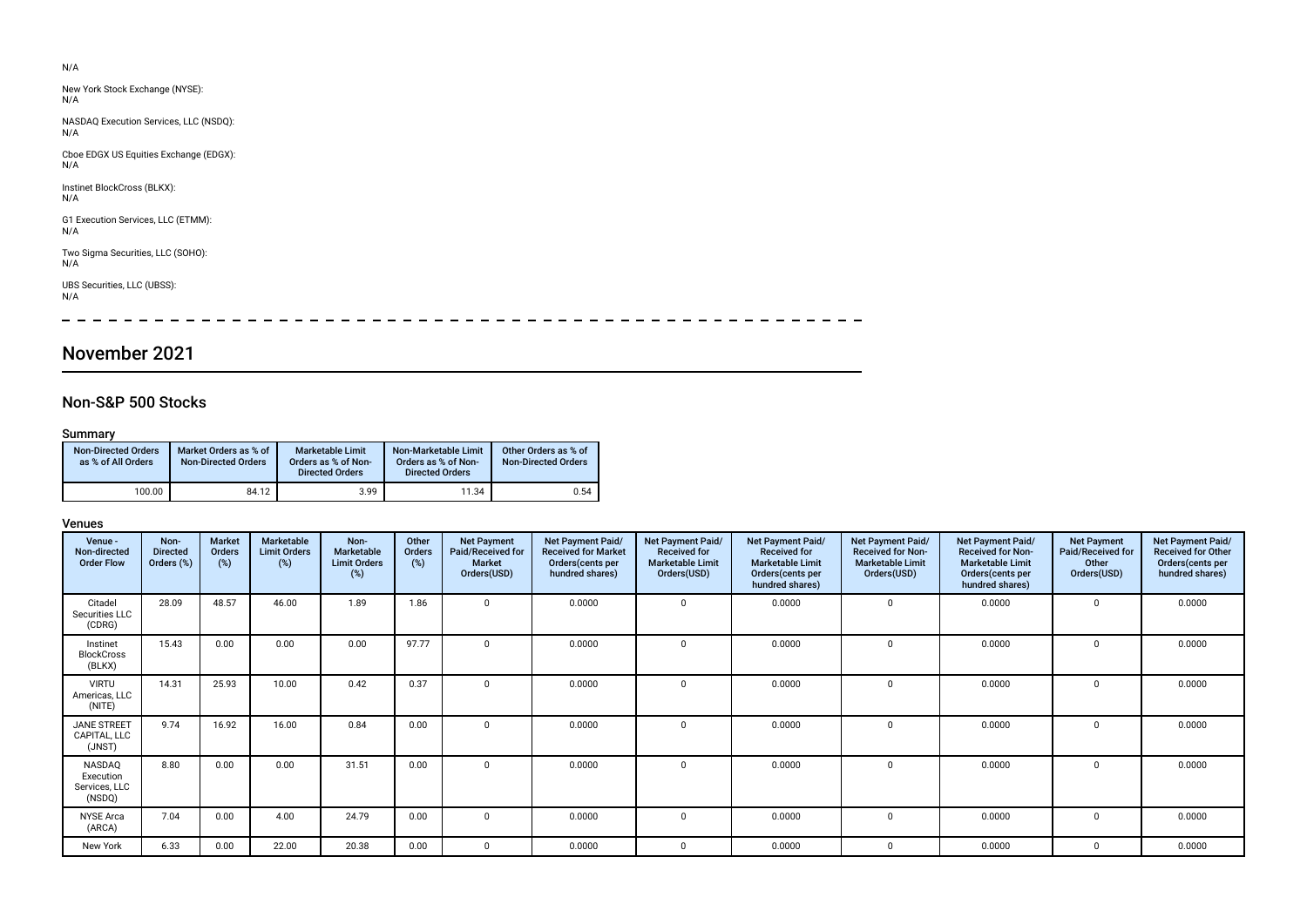| Venue -<br>Non-directed<br><b>Order Flow</b>   | Non-<br><b>Directed</b><br>Orders (%) | <b>Market</b><br><b>Orders</b><br>(%) | Marketable<br><b>Limit Orders</b><br>$(\%)$ | Non-<br>Marketable<br><b>Limit Orders</b><br>$(\% )$ | Other<br>Orders<br>(%) | <b>Net Payment</b><br>Paid/Received for<br><b>Market</b><br>Orders(USD) | <b>Net Payment Paid/</b><br><b>Received for Market</b><br>Orders (cents per<br>hundred shares) | Net Payment Paid/<br><b>Received for</b><br><b>Marketable Limit</b><br>Orders(USD) | Net Payment Paid/<br><b>Received for</b><br><b>Marketable Limit</b><br>Orders (cents per<br>hundred shares) | Net Payment Paid/<br><b>Received for Non-</b><br><b>Marketable Limit</b><br>Orders(USD) | <b>Net Payment Paid/</b><br><b>Received for Non-</b><br><b>Marketable Limit</b><br>Orders (cents per<br>hundred shares) | <b>Net Payment</b><br>Paid/Received for<br>Other<br>Orders(USD) | Net Payment Paid/<br><b>Received for Other</b><br>Orders(cents per<br>hundred shares) |
|------------------------------------------------|---------------------------------------|---------------------------------------|---------------------------------------------|------------------------------------------------------|------------------------|-------------------------------------------------------------------------|------------------------------------------------------------------------------------------------|------------------------------------------------------------------------------------|-------------------------------------------------------------------------------------------------------------|-----------------------------------------------------------------------------------------|-------------------------------------------------------------------------------------------------------------------------|-----------------------------------------------------------------|---------------------------------------------------------------------------------------|
| Stock<br>Exchange<br>(NYSE)                    |                                       |                                       |                                             |                                                      |                        |                                                                         |                                                                                                |                                                                                    |                                                                                                             |                                                                                         |                                                                                                                         |                                                                 |                                                                                       |
| Cboe EDGX US<br>Equities<br>Exchange<br>(EDGX) | 5.40                                  | 0.00                                  | 0.00                                        | 19.33                                                | 0.00                   |                                                                         | 0.0000                                                                                         |                                                                                    | 0.0000                                                                                                      |                                                                                         | 0.0000                                                                                                                  |                                                                 | 0.0000                                                                                |
| G1 Execution<br>Services, LLC<br>(ETMM)        | 2.40                                  | 4.29                                  | 2.00                                        | 0.21                                                 | 0.00                   |                                                                         | 0.0000                                                                                         |                                                                                    | 0.0000                                                                                                      |                                                                                         | 0.0000                                                                                                                  |                                                                 | 0.0000                                                                                |
| Two Sigma<br>Securities, LLC<br>(SOHO)         | 1.35                                  | 2.53                                  | 0.00                                        | 0.00                                                 | 0.00                   |                                                                         | 0.0000                                                                                         | $\Omega$                                                                           | 0.0000                                                                                                      | $\Omega$                                                                                | 0.0000                                                                                                                  |                                                                 | 0.0000                                                                                |

Instinet BlockCross (BLKX): N/A

VIRTU Americas, LLC (NITE): N/A

JANE STREET CAPITAL, LLC (JNST): N/A

NASDAQ Execution Services, LLC (NSDQ):  $N/A$ 

NYSE Arca (ARCA): N/A

New York Stock Exchange (NYSE): N/A

Cboe EDGX US Equities Exchange (EDGX):  $N/A$ 

G1 Execution Services, LLC (ETMM): N/A

Two Sigma Securities, LLC (SOHO): N/A

 $\sim$   $\sim$ 

# November 2021

## **Options**

## Summary

| <b>Non-Directed Orders</b><br>as % of All Orders | Market Orders as % of<br><b>Non-Directed Orders</b> | <b>Marketable Limit</b><br>Orders as % of Non-<br><b>Directed Orders</b> | Non-Marketable Limit<br>Orders as % of Non-<br><b>Directed Orders</b> | Other Orders as % of<br><b>Non-Directed Orders</b> |
|--------------------------------------------------|-----------------------------------------------------|--------------------------------------------------------------------------|-----------------------------------------------------------------------|----------------------------------------------------|
| 100.00                                           | 17.97                                               | 7.03                                                                     | 73.44                                                                 | 1.56                                               |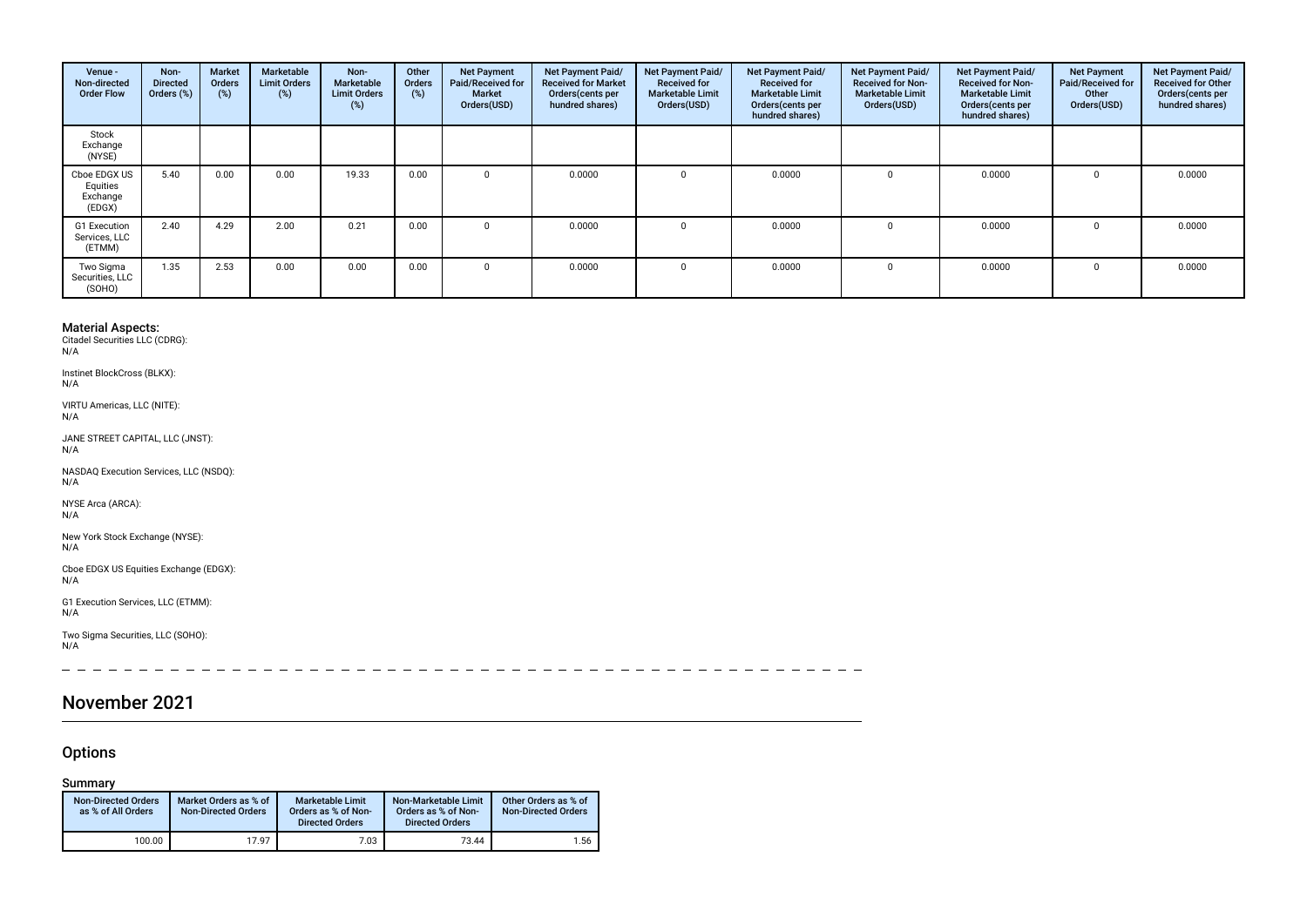### Venues

| Venue -<br>Non-directed<br><b>Order Flow</b>     | Non-<br><b>Directed</b><br>Orders (%) | Market<br><b>Orders</b><br>(%) | Marketable<br><b>Limit Orders</b><br>(%) | Non-<br>Marketable<br><b>Limit Orders</b><br>(% ) | Other<br>Orders<br>$(\%)$ | <b>Net Payment</b><br>Paid/Received for<br><b>Market</b><br>Orders(USD) | <b>Net Payment Paid/</b><br><b>Received for Market</b><br>Orders (cents per<br>hundred shares) | Net Payment Paid/<br><b>Received for</b><br><b>Marketable Limit</b><br>Orders(USD) | Net Payment Paid/<br><b>Received for</b><br><b>Marketable Limit</b><br>Orders(cents per<br>hundred shares) | <b>Net Payment Paid/</b><br><b>Received for Non-</b><br><b>Marketable Limit</b><br>Orders(USD) | Net Payment Paid/<br><b>Received for Non-</b><br><b>Marketable Limit</b><br>Orders (cents per<br>hundred shares) | <b>Net Payment</b><br>Paid/Received<br>for Other<br>Orders(USD) | Net Payment Paid/<br><b>Received for Other</b><br>Orders (cents per<br>hundred shares) |
|--------------------------------------------------|---------------------------------------|--------------------------------|------------------------------------------|---------------------------------------------------|---------------------------|-------------------------------------------------------------------------|------------------------------------------------------------------------------------------------|------------------------------------------------------------------------------------|------------------------------------------------------------------------------------------------------------|------------------------------------------------------------------------------------------------|------------------------------------------------------------------------------------------------------------------|-----------------------------------------------------------------|----------------------------------------------------------------------------------------|
| <b>Citadel Securities</b><br>LLC (CDRG)          | 45.39                                 | 30.43                          | 77.78                                    | 46.73                                             | 0.00                      | $\Omega$                                                                | 0.0000                                                                                         | $\Omega$                                                                           | 0.0000                                                                                                     |                                                                                                | 0.0000                                                                                                           | $\Omega$                                                        | 0.0000                                                                                 |
| Susquehanna<br>Capital Group<br>(SUSQ)           | 18.44                                 | 52.17                          | 22.22                                    | 11.21                                             | 0.00                      | $\Omega$                                                                | 0.0000                                                                                         | $\Omega$                                                                           | 0.0000                                                                                                     |                                                                                                | 0.0000                                                                                                           | $\Omega$                                                        | 0.0000                                                                                 |
| Wolverine<br>Execution<br>Services LLC<br>(WEXX) | 16.31                                 | 0.00                           | 0.00                                     | 21.50                                             | 0.00                      |                                                                         | 0.0000                                                                                         | $\Omega$                                                                           | 0.0000                                                                                                     |                                                                                                | 0.0000                                                                                                           | $\Omega$                                                        | 0.0000                                                                                 |
| Dash Financial<br>Technologies<br>LLC (DASH)     | 9.93                                  | 8.70                           | 0.00                                     | 11.21                                             | 0.00                      | $\Omega$                                                                | 0.0000                                                                                         | $\Omega$                                                                           | 0.0000                                                                                                     |                                                                                                | 0.0000                                                                                                           | $\Omega$                                                        | 0.0000                                                                                 |
| Morgan Stanley<br>& Company LLC<br>(MSCO)        | 8.51                                  | 8.70                           | 0.00                                     | 9.35                                              | 0.00                      | $\Omega$                                                                | 0.0000                                                                                         | $\Omega$                                                                           | 0.0000                                                                                                     |                                                                                                | 0.0000                                                                                                           | $\Omega$                                                        | 0.0000                                                                                 |
| Interactive<br><b>Brokers LLC</b><br>(IBKR)      | 1.42                                  | 0.00                           | 0.00                                     | 0.00                                              | 100.00                    | $\Omega$                                                                | 0.0000                                                                                         | $\Omega$                                                                           | 0.0000                                                                                                     |                                                                                                | 0.0000                                                                                                           | $\Omega$                                                        | 0.0000                                                                                 |

Material Aspects: Citadel Securities LLC (CDRG): N/A

Susquehanna Capital Group (SUSQ): N/A

Wolverine Execution Services LLC (WEXX): N/A

Dash Financial Technologies LLC (DASH): N/A

Morgan Stanley & Company LLC (MSCO): N/A

Interactive Brokers LLC (IBKR): N/A

# December 2021

## S&P 500 Stocks

### Summary

| <b>Non-Directed Orders</b><br>as % of All Orders | Market Orders as % of<br><b>Non-Directed Orders</b> | Marketable Limit<br>Orders as % of Non-<br><b>Directed Orders</b> | Non-Marketable Limit<br>Orders as % of Non-<br><b>Directed Orders</b> | Other Orders as % of<br><b>Non-Directed Orders</b> |
|--------------------------------------------------|-----------------------------------------------------|-------------------------------------------------------------------|-----------------------------------------------------------------------|----------------------------------------------------|
| 100.00                                           | 83.82                                               | 2.50                                                              | 13.49                                                                 | 0.19                                               |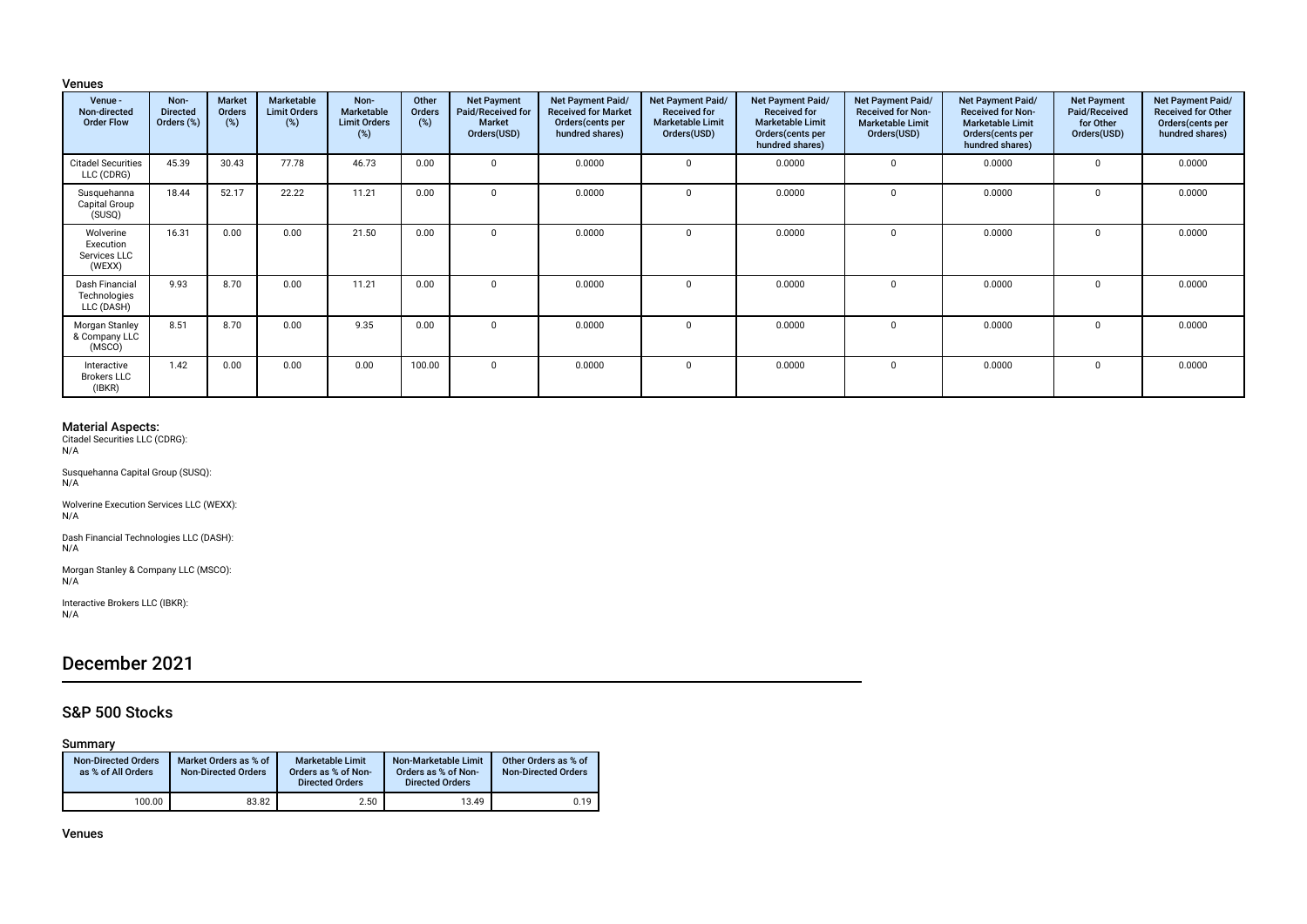| Venue -<br>Non-directed<br><b>Order Flow</b>   | Non-<br><b>Directed</b><br>Orders (%) | <b>Market</b><br>Orders<br>(%) | Marketable<br><b>Limit Orders</b><br>(%) | Non-<br>Marketable<br><b>Limit Orders</b><br>(%) | Other<br>Orders<br>$(\%)$ | <b>Net Payment</b><br>Paid/Received for<br><b>Market</b><br>Orders(USD) | Net Payment Paid/<br><b>Received for Market</b><br>Orders(cents per<br>hundred shares) | Net Payment Paid/<br><b>Received for</b><br><b>Marketable Limit</b><br>Orders(USD) | Net Payment Paid/<br><b>Received for</b><br><b>Marketable Limit</b><br>Orders(cents per<br>hundred shares) | Net Payment Paid/<br><b>Received for Non-</b><br><b>Marketable Limit</b><br>Orders(USD) | <b>Net Payment Paid/</b><br><b>Received for Non-</b><br><b>Marketable Limit</b><br>Orders(cents per<br>hundred shares) | <b>Net Payment</b><br>Paid/Received for<br>Other<br>Orders(USD) | Net Payment Paid/<br><b>Received for Other</b><br>Orders(cents per<br>hundred shares) |
|------------------------------------------------|---------------------------------------|--------------------------------|------------------------------------------|--------------------------------------------------|---------------------------|-------------------------------------------------------------------------|----------------------------------------------------------------------------------------|------------------------------------------------------------------------------------|------------------------------------------------------------------------------------------------------------|-----------------------------------------------------------------------------------------|------------------------------------------------------------------------------------------------------------------------|-----------------------------------------------------------------|---------------------------------------------------------------------------------------|
| Citadel<br>Securities LLC<br>(CDRG)            | 32.42                                 | 46.50                          | 23.08                                    | 5.84                                             | 1.69                      | $\Omega$                                                                | 0.0000                                                                                 | $\mathbf 0$                                                                        | 0.0000                                                                                                     | $\mathbf{0}$                                                                            | 0.0000                                                                                                                 | $\mathbf 0$                                                     | 0.0000                                                                                |
| <b>VIRTU</b><br>Americas, LLC<br>(NITE)        | 18.20                                 | 26.87                          | 15.38                                    | 1.30                                             | 0.00                      | $\Omega$                                                                | 0.0000                                                                                 | $\mathbf 0$                                                                        | 0.0000                                                                                                     | $\mathbf 0$                                                                             | 0.0000                                                                                                                 | $\mathbf 0$                                                     | 0.0000                                                                                |
| <b>JANE STREET</b><br>CAPITAL, LLC<br>(JNST)   | 13.91                                 | 20.79                          | 15.38                                    | 0.00                                             | 0.00                      | $\mathbf 0$                                                             | 0.0000                                                                                 | $\mathbf 0$                                                                        | 0.0000                                                                                                     | $\mathbf 0$                                                                             | 0.0000                                                                                                                 | $\mathbf 0$                                                     | 0.0000                                                                                |
| NASDAQ<br>Execution<br>Services, LLC<br>(NSDQ) | 11.93                                 | 0.00                           | 15.38                                    | 49.35                                            | 0.00                      | $\mathbf{0}$                                                            | 0.0000                                                                                 | $\mathbf 0$                                                                        | 0.0000                                                                                                     | $\mathbf 0$                                                                             | 0.0000                                                                                                                 | $\mathbf 0$                                                     | 0.0000                                                                                |
| Instinet<br><b>BlockCross</b><br>(BLKX)        | 8.87                                  | 0.00                           | 0.00                                     | 0.00                                             | 98.31                     | $\mathbf 0$                                                             | 0.0000                                                                                 | $\mathbf{0}$                                                                       | 0.0000                                                                                                     | $\mathbf 0$                                                                             | 0.0000                                                                                                                 | $\mathbf 0$                                                     | 0.0000                                                                                |
| New York<br>Stock<br>Exchange<br>(NYSE)        | 5.50                                  | 0.00                           | 23.08                                    | 21.43                                            | 0.00                      | $\mathbf{0}$                                                            | 0.0000                                                                                 | $\mathbf 0$                                                                        | 0.0000                                                                                                     | $\mathbf 0$                                                                             | 0.0000                                                                                                                 | $\mathbf 0$                                                     | 0.0000                                                                                |
| Cboe EDGX US<br>Equities<br>Exchange<br>(EDGX) | 4.28                                  | 0.00                           | 0.00                                     | 18.18                                            | 0.00                      | $\mathbf 0$                                                             | 0.0000                                                                                 | $\mathbf{0}$                                                                       | 0.0000                                                                                                     | $\mathbf 0$                                                                             | 0.0000                                                                                                                 | $\mathsf 0$                                                     | 0.0000                                                                                |
| G1 Execution<br>Services, LLC<br>(ETMM)        | 2.14                                  | 2.80                           | 7.69                                     | 0.65                                             | 0.00                      | $\Omega$                                                                | 0.0000                                                                                 | $\mathbf 0$                                                                        | 0.0000                                                                                                     | $\mathbf 0$                                                                             | 0.0000                                                                                                                 | $\Omega$                                                        | 0.0000                                                                                |
| Two Sigma<br>Securities, LLC<br>(SOHO)         | 1.53                                  | 1.87                           | 0.00                                     | 1.30                                             | 0.00                      | $\mathbf{0}$                                                            | 0.0000                                                                                 | $\mathbf 0$                                                                        | 0.0000                                                                                                     | $\mathbf 0$                                                                             | 0.0000                                                                                                                 | $\mathbf 0$                                                     | 0.0000                                                                                |
| <b>UBS</b> Securities,<br>LLC (UBSS)           | 0.76                                  | 1.17                           | 0.00                                     | 0.00                                             | 0.00                      | $\mathbf{0}$                                                            | 0.0000                                                                                 | $\mathbf 0$                                                                        | 0.0000                                                                                                     | $\mathbf 0$                                                                             | 0.0000                                                                                                                 | $\mathbf 0$                                                     | 0.0000                                                                                |

VIRTU Americas, LLC (NITE): N/A

JANE STREET CAPITAL, LLC (JNST): N/A

NASDAQ Execution Services, LLC (NSDQ): N/A

Instinet BlockCross (BLKX): N/A

New York Stock Exchange (NYSE):  $N/A$ 

Cboe EDGX US Equities Exchange (EDGX): N/A

G1 Execution Services, LLC (ETMM): N/A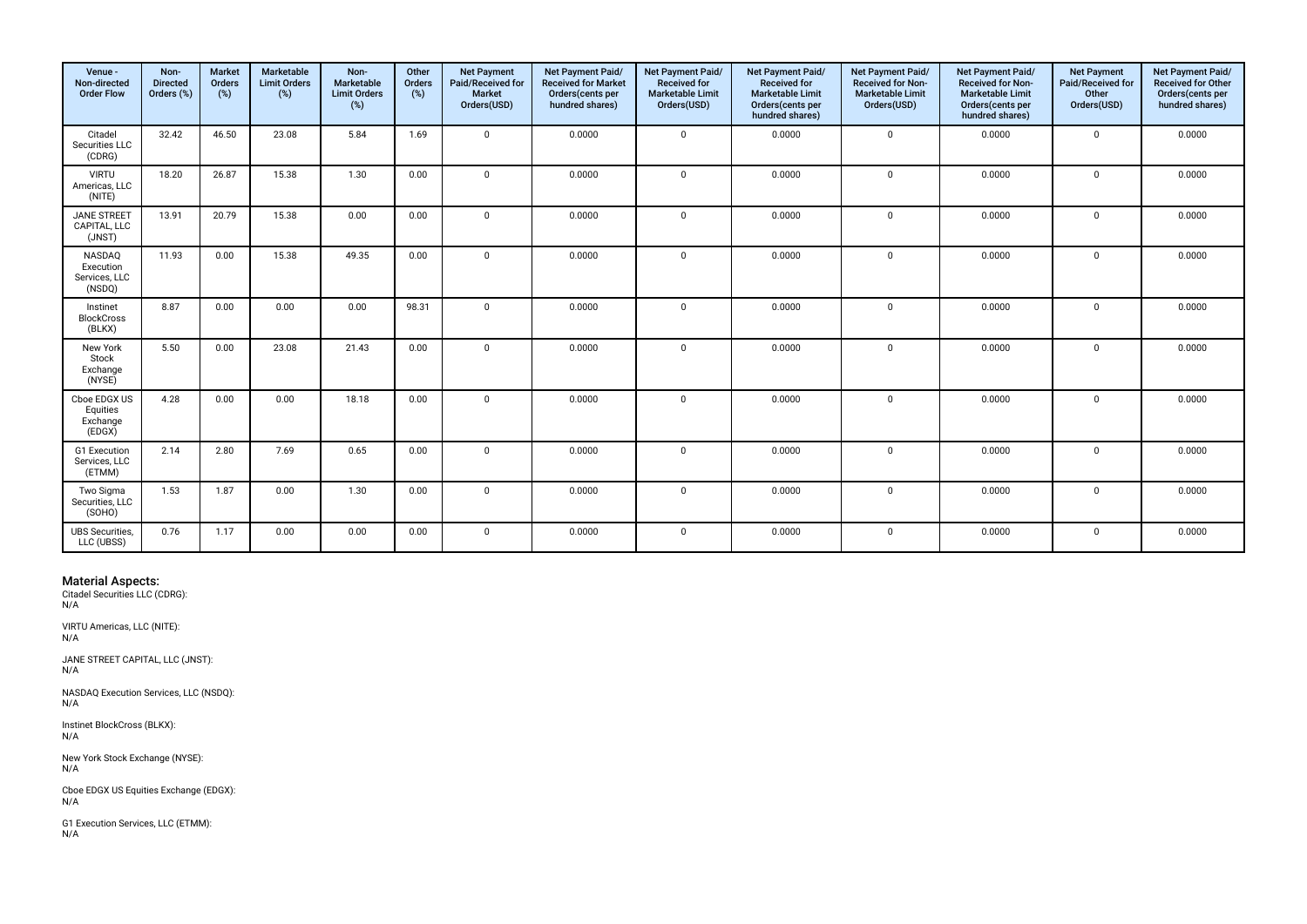# Two Sigma Securities, LLC (SOHO): N/A

# UBS Securities, LLC (UBSS): N/A

 $\overline{\phantom{a}}$ ---------

# December 2021

## Non-S&P 500 Stocks

### Summary

| <b>Non-Directed Orders</b><br>as % of All Orders | Market Orders as % of<br><b>Non-Directed Orders</b> | <b>Marketable Limit</b><br>Orders as % of Non-<br><b>Directed Orders</b> | Non-Marketable Limit<br>Orders as % of Non-<br><b>Directed Orders</b> | Other Orders as % of<br><b>Non-Directed Orders</b> |
|--------------------------------------------------|-----------------------------------------------------|--------------------------------------------------------------------------|-----------------------------------------------------------------------|----------------------------------------------------|
| 100.00                                           | 81.53                                               | 4.51                                                                     | 12.38                                                                 | 1.57                                               |

| Venue -<br>Non-directed<br><b>Order Flow</b>   | Non-<br><b>Directed</b><br>Orders (%) | <b>Market</b><br>Orders<br>(%) | Marketable<br><b>Limit Orders</b><br>$(\%)$ | Non-<br>Marketable<br><b>Limit Orders</b><br>$(\%)$ | Other<br>Orders<br>(%) | <b>Net Payment</b><br>Paid/Received for<br><b>Market</b><br>Orders(USD) | Net Payment Paid/<br><b>Received for Market</b><br>Orders(cents per<br>hundred shares) | Net Payment Paid/<br><b>Received for</b><br><b>Marketable Limit</b><br>Orders(USD) | Net Payment Paid/<br><b>Received for</b><br><b>Marketable Limit</b><br>Orders(cents per<br>hundred shares) | Net Payment Paid/<br>Received for Non-<br><b>Marketable Limit</b><br>Orders(USD) | Net Payment Paid/<br><b>Received for Non-</b><br><b>Marketable Limit</b><br>Orders(cents per<br>hundred shares) | <b>Net Payment</b><br>Paid/Received for<br>Other<br>Orders(USD) | Net Payment Paid/<br>Received for Other<br>Orders(cents per<br>hundred shares) |
|------------------------------------------------|---------------------------------------|--------------------------------|---------------------------------------------|-----------------------------------------------------|------------------------|-------------------------------------------------------------------------|----------------------------------------------------------------------------------------|------------------------------------------------------------------------------------|------------------------------------------------------------------------------------------------------------|----------------------------------------------------------------------------------|-----------------------------------------------------------------------------------------------------------------|-----------------------------------------------------------------|--------------------------------------------------------------------------------|
| Citadel<br>Securities LLC<br>(CDRG)            | 30.88                                 | 47.10                          | 31.91                                       | 2.97                                                | 9.91                   | $\Omega$                                                                | 0.0000                                                                                 | $\mathbf 0$                                                                        | 0.0000                                                                                                     | $\mathbf 0$                                                                      | 0.0000                                                                                                          | $\mathbf{0}$                                                    | 0.0000                                                                         |
| <b>VIRTU</b><br>Americas, LLC<br>(NITE)        | 18.01                                 | 28.31                          | 21.28                                       | 0.27                                                | 3.60                   | $\Omega$                                                                | 0.0000                                                                                 | $\mathbf 0$                                                                        | 0.0000                                                                                                     | $\mathbf 0$                                                                      | 0.0000                                                                                                          | $\mathbf 0$                                                     | 0.0000                                                                         |
| <b>JANE STREET</b><br>CAPITAL, LLC<br>(JNST)   | 11.80                                 | 18.40                          | 23.40                                       | 0.00                                                | 0.00                   | $\Omega$                                                                | 0.0000                                                                                 | $\mathbf{0}$                                                                       | 0.0000                                                                                                     | $\mathbf 0$                                                                      | 0.0000                                                                                                          | $\mathbf 0$                                                     | 0.0000                                                                         |
| <b>NYSE Arca</b><br>(ARCA)                     | 10.27                                 | 0.00                           | 6.38                                        | 35.41                                               | 0.00                   | $\Omega$                                                                | 0.0000                                                                                 | $\mathsf{O}$                                                                       | 0.0000                                                                                                     | $\mathbf 0$                                                                      | 0.0000                                                                                                          | 0                                                               | 0.0000                                                                         |
| NASDAQ<br>Execution<br>Services, LLC<br>(NSDQ) | 8.97                                  | 0.00                           | 6.38                                        | 30.81                                               | 0.00                   | $\mathbf{0}$                                                            | 0.0000                                                                                 | $\mathbf 0$                                                                        | 0.0000                                                                                                     | $\mathbf 0$                                                                      | 0.0000                                                                                                          | $\mathbf 0$                                                     | 0.0000                                                                         |
| Instinet<br><b>BlockCross</b><br>(BLKX)        | 7.36                                  | 0.00                           | 0.00                                        | 0.00                                                | 86.49                  | $\Omega$                                                                | 0.0000                                                                                 | $\mathbf 0$                                                                        | 0.0000                                                                                                     | $\mathbf 0$                                                                      | 0.0000                                                                                                          | $\mathbf 0$                                                     | 0.0000                                                                         |
| Cboe EDGX US<br>Equities<br>Exchange<br>(EDGX) | 4.67                                  | 0.00                           | 0.00                                        | 16.49                                               | 0.00                   | $\mathbf{0}$                                                            | 0.0000                                                                                 | $\mathbf 0$                                                                        | 0.0000                                                                                                     | $\mathbf 0$                                                                      | 0.0000                                                                                                          | $\mathbf 0$                                                     | 0.0000                                                                         |
| New York<br>Stock<br>Exchange<br>(NYSE)        | 3.37                                  | 0.00                           | 4.26                                        | 11.35                                               | 0.00                   | $\Omega$                                                                | 0.0000                                                                                 | $\mathbf{0}$                                                                       | 0.0000                                                                                                     | $\mathbf 0$                                                                      | 0.0000                                                                                                          | $\mathbf 0$                                                     | 0.0000                                                                         |
| G1 Execution<br>Services, LLC<br>(ETMM)        | 2.22                                  | 3.47                           | 0.00                                        | 0.54                                                | 0.00                   | $\Omega$                                                                | 0.0000                                                                                 | $\mathbf 0$                                                                        | 0.0000                                                                                                     | $\mathbf 0$                                                                      | 0.0000                                                                                                          | $\mathbf 0$                                                     | 0.0000                                                                         |
| Two Sigma<br>Securities, LLC<br>(SOHO)         | 1.38                                  | 1.80                           | 6.38                                        | 0.27                                                | 0.00                   | $\mathbf{0}$                                                            | 0.0000                                                                                 | $\mathbf{0}$                                                                       | 0.0000                                                                                                     | $\mathbf 0$                                                                      | 0.0000                                                                                                          | $\mathbf 0$                                                     | 0.0000                                                                         |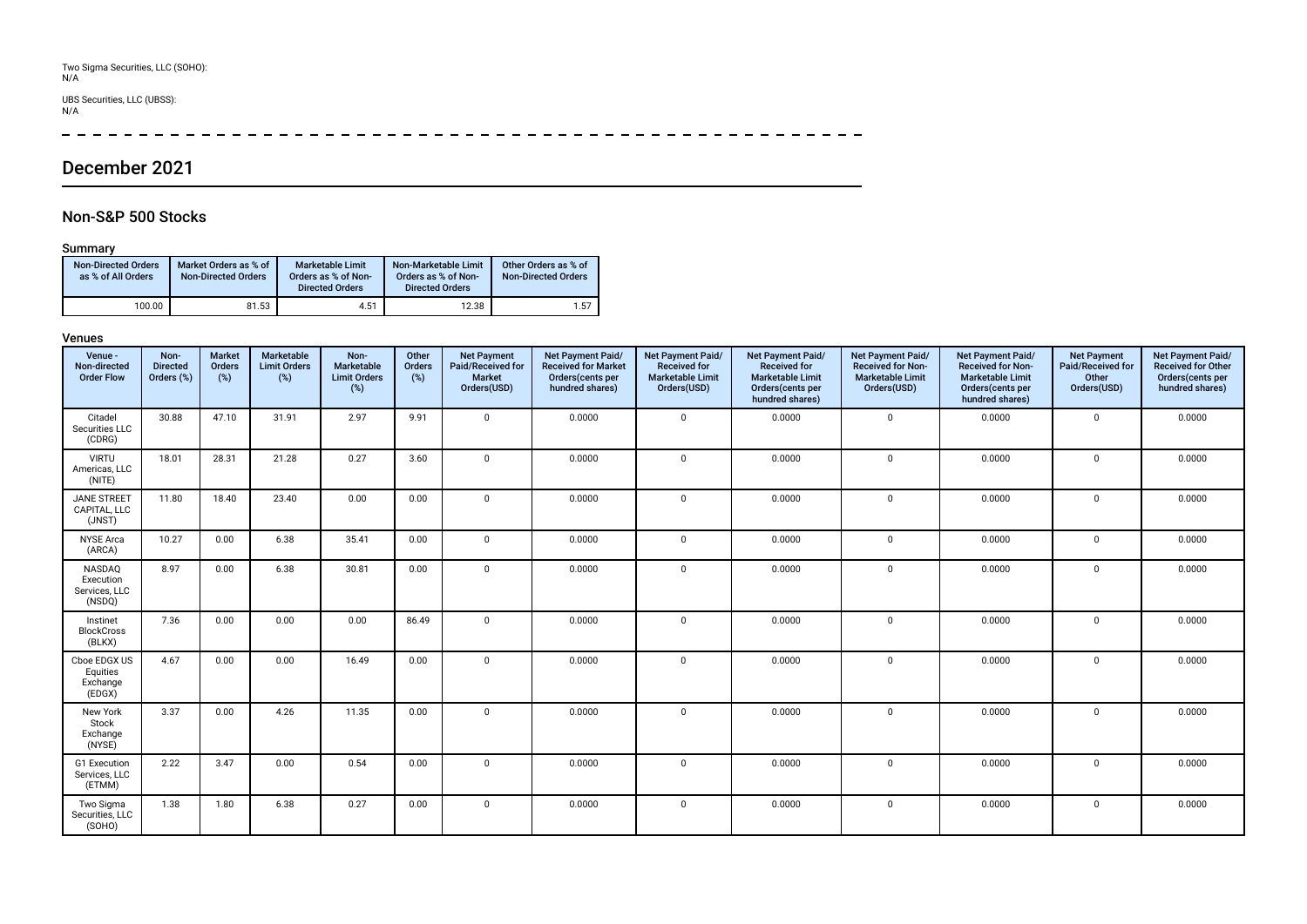- Material Aspects: Citadel Securities LLC (CDRG): N/A
- VIRTU Americas, LLC (NITE):  $N/A$

JANE STREET CAPITAL, LLC (JNST): N/A

NYSE Arca (ARCA): N/A

NASDAQ Execution Services, LLC (NSDQ): N/A

Instinet BlockCross (BLKX): N/A

Cboe EDGX US Equities Exchange (EDGX): N/A

New York Stock Exchange (NYSE): N/A

G1 Execution Services, LLC (ETMM): N/A

Two Sigma Securities, LLC (SOHO): N/A

 $\equiv$  $\sim$  $\overline{a}$  $\sim$  $\sim$  $\overline{\phantom{a}}$  $\overline{\phantom{a}}$  $\frac{1}{2}$  $\overline{\phantom{0}}$  $\overline{\phantom{0}}$  $\overline{\phantom{0}}$  $\overline{\phantom{0}}$ 

# December 2021

## **Options**

## **Summary**

| <b>Non-Directed Orders</b><br>as % of All Orders | Market Orders as % of<br><b>Non-Directed Orders</b> | Marketable Limit<br>Orders as % of Non-<br><b>Directed Orders</b> | Non-Marketable Limit<br>Orders as % of Non-<br><b>Directed Orders</b> | Other Orders as % of<br><b>Non-Directed Orders</b> |
|--------------------------------------------------|-----------------------------------------------------|-------------------------------------------------------------------|-----------------------------------------------------------------------|----------------------------------------------------|
| 100.00                                           | 25.93                                               | 11.11                                                             | 62.22                                                                 | 0.74                                               |

| Venue -<br>Non-directed<br><b>Order Flow</b>     | Non-<br><b>Directed</b><br>Orders (%) | <b>Market</b><br>Orders<br>(%) | Marketable<br><b>Limit Orders</b><br>(%) | Non-<br>Marketable<br><b>Limit Orders</b><br>(%) | Other<br><b>Orders</b><br>(%) | <b>Net Payment</b><br>Paid/Received for<br>Market<br>Orders(USD) | Net Payment Paid/<br><b>Received for Market</b><br>Orders (cents per<br>hundred shares) | Net Payment Paid/<br><b>Received for</b><br><b>Marketable Limit</b><br>Orders(USD) | Net Payment Paid/<br><b>Received for</b><br><b>Marketable Limit</b><br>Orders(cents per<br>hundred shares) | Net Payment Paid/<br><b>Received for Non-</b><br><b>Marketable Limit</b><br>Orders(USD) | <b>Net Payment Paid/</b><br><b>Received for Non-</b><br><b>Marketable Limit</b><br>Orders (cents per<br>hundred shares) | <b>Net Payment</b><br>Paid/Received<br>for Other<br>Orders(USD) | Net Payment Paid/<br><b>Received for Other</b><br>Orders(cents per<br>hundred shares) |
|--------------------------------------------------|---------------------------------------|--------------------------------|------------------------------------------|--------------------------------------------------|-------------------------------|------------------------------------------------------------------|-----------------------------------------------------------------------------------------|------------------------------------------------------------------------------------|------------------------------------------------------------------------------------------------------------|-----------------------------------------------------------------------------------------|-------------------------------------------------------------------------------------------------------------------------|-----------------------------------------------------------------|---------------------------------------------------------------------------------------|
| <b>Citadel Securities</b><br>LLC (CDRG)          | 52.49                                 | 45.71                          | 53.33                                    | 54.62                                            | 0.00                          | $\Omega$                                                         | 0.0000                                                                                  | $\Omega$                                                                           | 0.0000                                                                                                     |                                                                                         | 0.0000                                                                                                                  |                                                                 | 0.0000                                                                                |
| Susquehanna<br>Capital Group<br>(SUSQ)           | 18.78                                 | 48.57                          | 20.00                                    | 10.77                                            | 0.00                          | $\Omega$                                                         | 0.0000                                                                                  | $\Omega$                                                                           | 0.0000                                                                                                     |                                                                                         | 0.0000                                                                                                                  | 0                                                               | 0.0000                                                                                |
| Wolverine<br>Execution<br>Services LLC<br>(WEXX) | 14.36                                 | 0.00                           | 0.00                                     | 20.00                                            | 0.00                          |                                                                  | 0.0000                                                                                  | 0                                                                                  | 0.0000                                                                                                     |                                                                                         | 0.0000                                                                                                                  |                                                                 | 0.0000                                                                                |
| Dash Financial<br>Technologies<br>LLC (DASH)     | 9.94                                  | 0.00                           | 26.67                                    | 10.77                                            | 0.00                          |                                                                  | 0.0000                                                                                  |                                                                                    | 0.0000                                                                                                     |                                                                                         | 0.0000                                                                                                                  |                                                                 | 0.0000                                                                                |